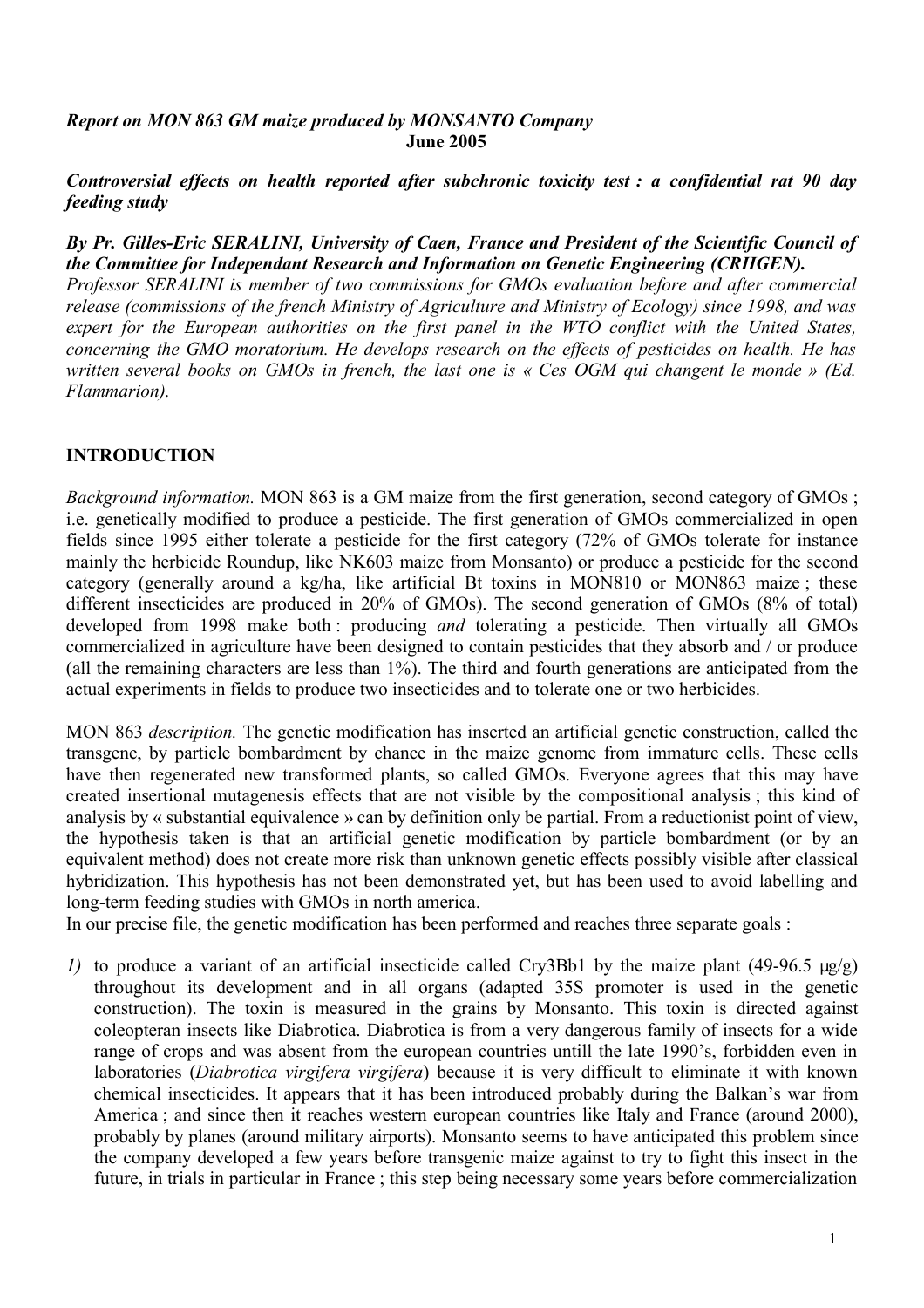in the country. The molecular mechanism of action of the toxin is not precisely known, nor is identified the receptor binding the toxin within the insect gut. The specificity of action is generally hypothesized ; but no proof has been published on the action of this toxin on human cells and a controversy exists at this level. Monsanto is not able to produce toxicity tests with the toxin extracted from the maize and put into contact with human digestive epithelia. It appears that following theoretical considerations, and preliminary data from acute toxicity experiments during a few days in a very little number of rodents, the toxin has been exempted from serious toxicity analysis. In this context, the result of the confidential toxicity 90 day study with rats is of highest importance, because it is the best that one can have to get an idea of the toxin activity in mammals, or other unexpected effects of the genetic modification.

- 2) To facilitate economically the maize selection, Monsanto has used and maintained within the GM plants an antibiotic marker gene called NPTII (neomycin phosphotransferase II). The latter produces into the vegetal cells a protein inducing resistance towards at least kanamycin, a well known antibiotic. This is also a sign of the first generation of GMOs which have been made rapidly with low consideration of the following problem. Antibiotic resistance is recognized to be a major health problem in numerous countries, developed because of the growing development in the environment and bodies of antibiotic resistance genes. This is a phenomenon amplified by the common use of antibiotics according to the scientific community, which agrees to limitate their use nowadays. In this context, it could appear very strange to promote a food containing an antibiotic resistance, overall since Monsanto has already developed transgenic maizes without this kind of marker genes. This is true even if the company says that the antibiotic resistance has little chance to spread out from this agriculture, and that this will have if any very little effect on human and animal health. This belief is not supported by well-designed experiments to prove it. This could shed a very big trouble in citizens' mind on the real goals of this company on health protection ; and this is not good for the development of biotechnologies in general, that have been highly promoted by member states policy, including by heavy financial supports.
- 3) MON 863 is also designed to be a transgenic father for other GMOs, since several applications may concern hybrids with MON863, even containing other GM characters, like MON 863 x MON 810 producing two different insecticides (next generation). Although MON 863 is giving its Cry3Bb1 toxin to MON 863 x MON 810 plants in this instance, both plants are genetically different and are not a priori directly comparable for their toxicity. Combined effects of both insecticides are not excluded.

#### **DOCUMENTS USED FOR THIS REPORT**

For this report, we have compared and compiled four kinds of documents :

- 1) Background documents in the public domain for general and specific considerations (like EFSA or AFSSA reports)
- *2)* Scientific peer-reviewed literature from various international journals. This literature is cited on *www.ncbi.nlm.nih.gov/pubmed* and mostly in « Ces OGM qui changent le monde ».
- 3) Files made available by Greenpeace non covered by confidential agreements
- *4)* Reports obtained via CRIIGEN (*www.criigen.org*) non covered by confidential agreements and communicated as such by the french government after request ; they are considered as public data. The government has given that to CRIIGEN after order from CADA (Commission of Access to Administrative Documents). These documents are written by Monsanto and different State Members asking relevant questions about toxicity of MON 863 in particular.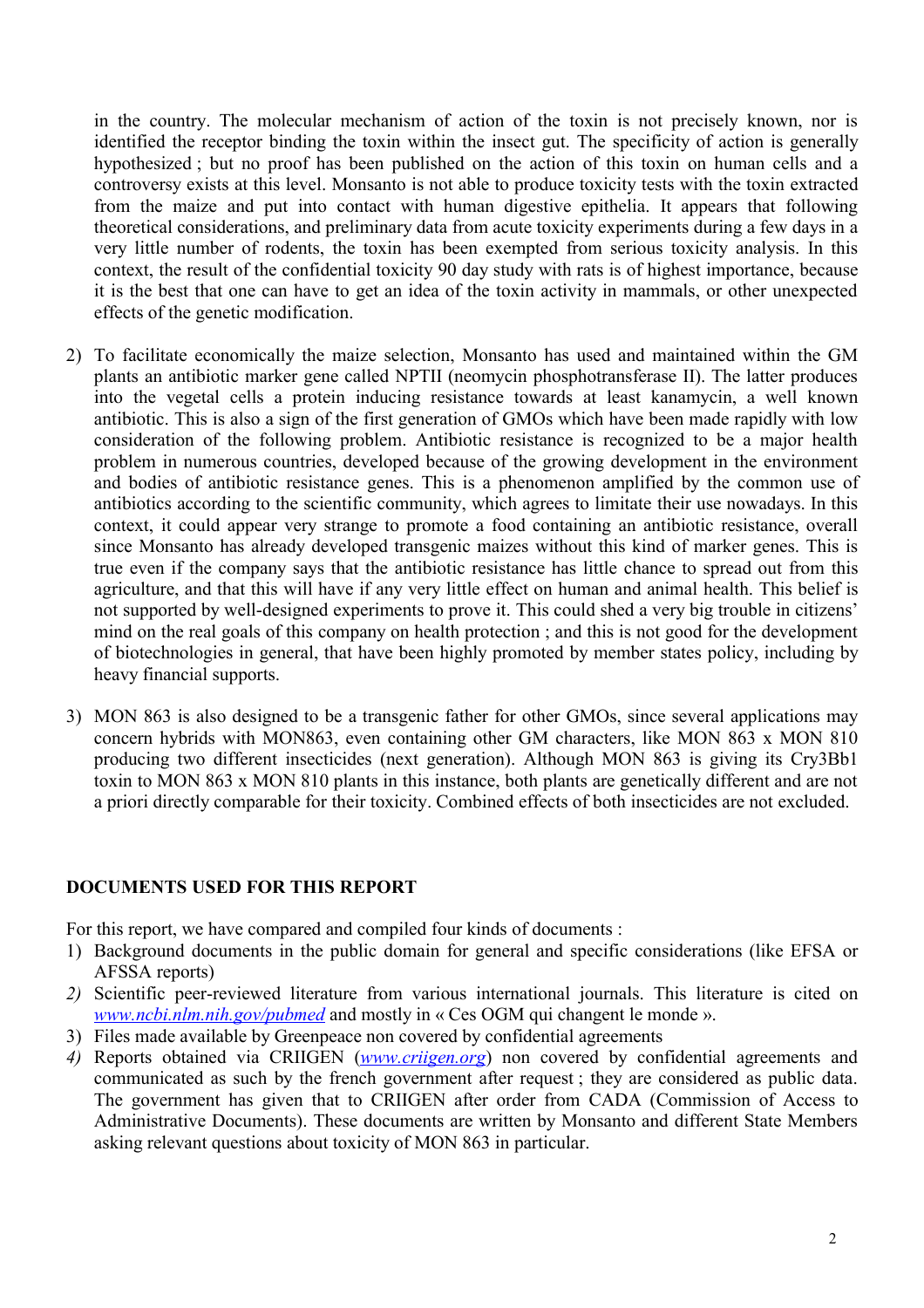## **RESULTS**

All the scientific committees consulted agree with Monsanto that statistical significative differences (summarized below) have been reported during the 90 day study between control and treated rats (with GMOs) on numerous parameters including blood composition and detoxification organs such as kidneys. EFSA indicates at this level : « Some differences were observed in haematological parameters, including total white blood cell, lymphocyte and basophil counts » ; « At study termination, statistically significant differences were observed for reticulocyte counts between the female animals fed 33% MON 863 and those fed the control and reference lines » ; « Individual kidney weights of male ratd fed with the 33% MON 863 diet were statistically significantly lower compared to those of animals on control diets »; « a statistically significant lower incidence of mineralized kidney tubules was noted for rats fed 33% MON 863 maize compared to those fed the control maize ».

Significant effects in comparison to controls are also noticed with other GMOs tolerant to Roundup, and in total with at least 4 GMOs for which this kind of tests has been done, resembling classical side-effects of pesticides in toxicology. But this has also been observed for MON 810 maize producing another insecticide : « For rats fed 33% MON 810 maize, a statistically significantly lower albumin/globulin count was observed compared with control and overall reference lines at study termination ».

On the other hand, public CGB discussions report inflammation and regeneration abnormalities in male kidneys fed with MON 863, significant increase of glycemia in treated females. Scientific committees in Austria, Italy, France, Spain, Sweden, and The Netherlands in particular have given questions to Monsanto on toxicity and allergenicity of this maize or MON 810, or both, or MON 863 x MON 810 after the transmission of the Company data, even if the time to evaluate the documents was very short.

## **DISCUSSION**

*Interpretations of above data.* Most of these significant differences were judged as « not biologically meaningfull » by Monsanto and consecutively by several scientific committes cited above at majority, after important debates and meetings. The results were considered as relevant but their interpretation may be the cause of disagreements. Some of the final votes were made with a very few number of toxicologists, and none of them had access to our knowledge to the histological slides of the organs except the ones decided by Monsanto Company.

Anyway, the main arguments in discussion in favour of the absence of toxic effects were :

1/ The comparison with reference groups of rats that did not eat the same line of maize than the maize that was genetically modified. By contrast, the control group was fed with a maize genetically very close to the treated group with the GMO, the difference in the diet was considered in this case to be the transgene, its protein expression and its consequences alone. This is a general practice with GMO tests. The total reference group was also at least 6 times bigger than the GMO treated group (in some instances the historical data of the laboratory conducting the experiment served also as references in some files).

2/ For some significant effects, the differential effects between males and females served to say that the problem was probably not linked to the GMO.

3/ For some significant effects, their observations only during some weeks of the experiment served to eliminate those from biological significance.

4/ For some significant effects, the absence of correlation with the dose ingested by the rats was a cause to avoid to link them to the GMO.

By contrast, other international experts, after consultation may consider that :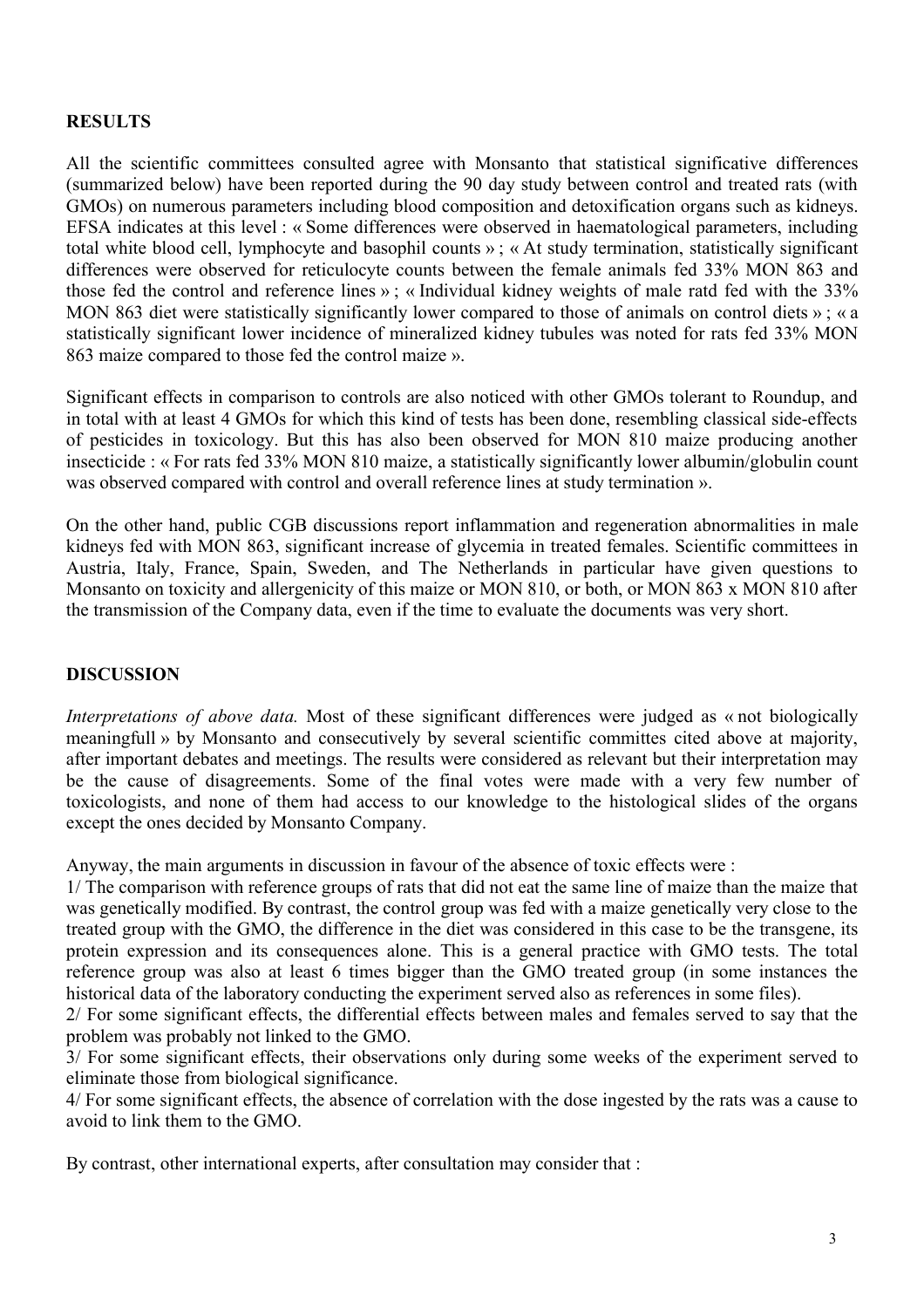1/ The statistical analysis may have encountered problems in the choice of methodology or unexpected bias and should be done again. This is proposed by CRIIGEN after communication of all crude data. The improper or poor statistical analysis has been admitted in some cases.

2/ The differential effects of a treatment by a toxic coumpound on males and females is observed quite often, this may be due to enzymatic and hormonal differences between the two sexes in regard to detoxification.

3/ The transient effects after chemical or biological intoxications are also numerous and do not mean that the coumpound is safe on a long-term.

4/ The dose-dependant effects are not the only ones to be taken in consideration in toxicology. For instance, most of endocrine effects are not for sure directly proportional to the dose, but may present biphasic or feedback effects, and also depend on the time of administration.

# **CONCLUSION**

It can be concluded that no independant study of toxicity has been made besides the experiments directed and interpreted by Monsanto Company. In addition, the interpretations of data may be controversial. There was no open access to the organs from treated rats and slides of these organs. There was never new experiments after discussions, but only new analysis and interpretations of the same MON 863 data by experts designed by Monsanto. Moreover and for instance, for all GMOs untill recent years, the so called independant external expert paid by the french government to be referee for CGB was, according a written rule, chosen during numerous years by the Company in the last round of propositions. Even if that is not always the case now, it should be checked if this kind of practice is followed by other state members or EU. All these practices avoid a contradictory expertise similar to judiciary processes, but this could be organized easily. The secret on confidential raw data claimed by Monsanto has no scientific basis ; all scientific data have to be published or transparent are they are in the commercial request files to the state members, like it is done for public research, if the GMO is for public feeding. The directive CEE/2001/18 indicates that the risk assessment on health and environment should be public for GMOs.

Whatever the results are, in such a controversial case, the minimum could be, like in public research, to repeat the experiment since no clear conclusion can be drawn from these data. CRIIGEN proposes to conduct new experiments, also longer and on two generations of rats, and is asking for financial support for this project, which is ready to go with OCDE standards.

If we compare GMOs with other products tested for their safety, the closest example possible is for pesticides, since this MON 863 GMO has been genetically modified in order to produce a pesticide. The european legislation concerning pesticides has been for a long time directed by the directive CEE/91/414, and its successive adaptations. This legislation precises that, concerning the toxicity study of pesticides in food and feed for humans and other mammals, three month tests should be done for three species (generally rat, mouse, and dog), and that pesticides are given in food during one year to one species (generally dog) and during two years on another one (generally rat, this approximately corresponds to its life span). There is no scientific reason to avoid these kind of experiments for actual GMOs.

The in vivo tests are the final security that should be undertaken to test unknown products that do not present in vitro negative effects. However, specific in vitro tests should be stimulated before, and one can note that there is very large room for still improvements in GMO files, i.e. more tests with the Bt artificial Cry3Bb1 toxin extracted from the maize and incubated with human cells in this case.

In the case of MON 863 maize, it should be noted that the 90 day toxicology study appears to be the best one and the longest one that has been performed with mammals. It shows significant effects in